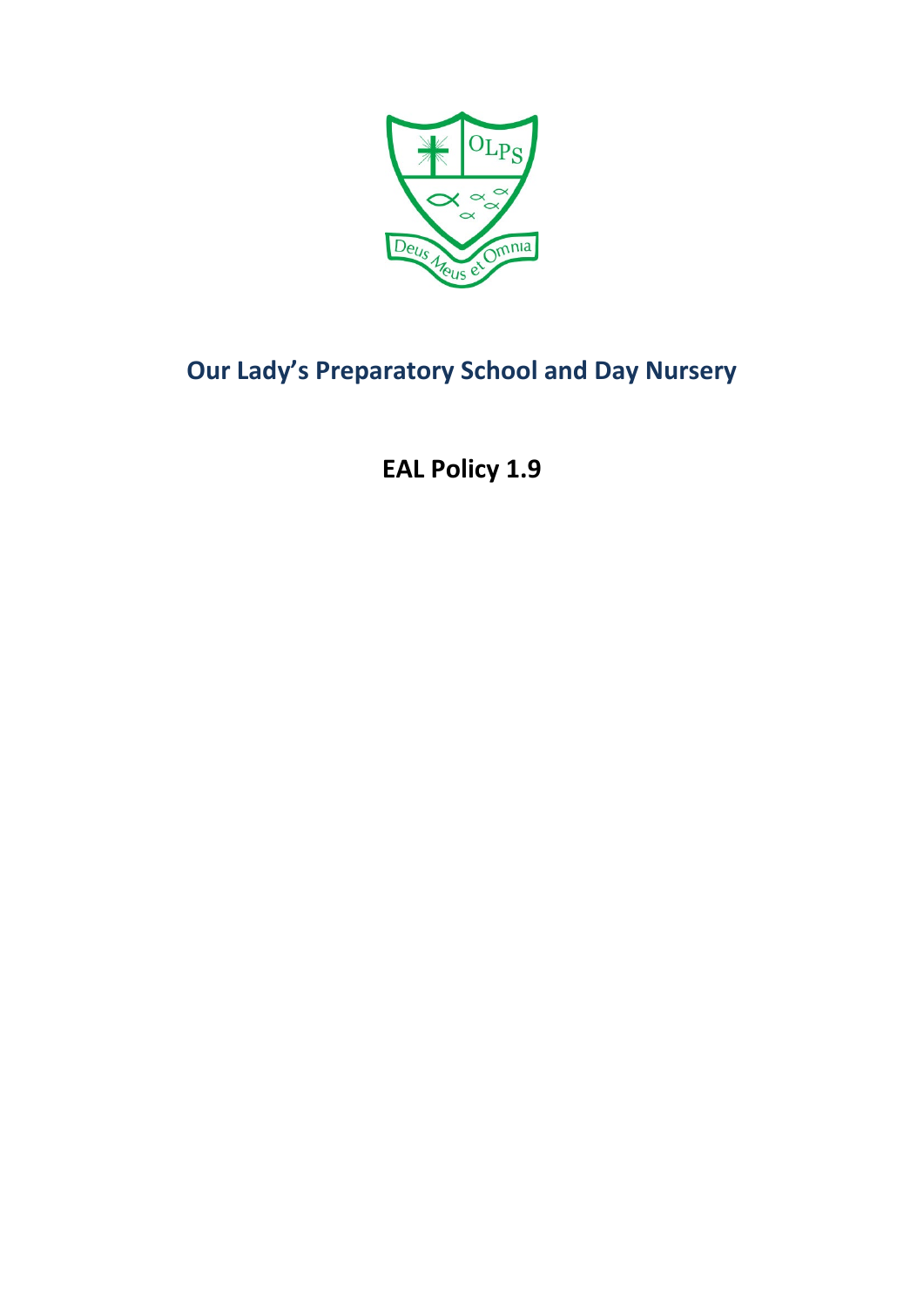## **Rationale**

We celebrate the fact that many of our children speak more than one language and acknowledge their ability to use a variety of community languages. In our school the teaching and learning, achievements, attitudes and well-being of all children are important. We encourage all children to achieve the highest possible standards. We do this through taking account of each child's life experiences and needs.

Children who are learning English as an additional language have skills and knowledge about language similar to monolingual English-speaking children. Their ability to participate in the full curriculum may be in advance of their communicative skills in English.

## **Aims**

The National Curriculum secures entitlement for all children to a number of areas of learning and gives them the opportunity to develop the knowledge, understanding, skills and attitudes that are necessary for their self-fulfilment and development as responsible citizens. We promote the principles of fairness and justice for all through the diverse education that we provide in our school.

The aim of this policy is to help ensure that we meet the full range of needs of those children who are learning English as an additional language.

At Our Lady's Prep School teachers take action to help children who are learning English as an additional language by various means.

Developing their spoken and written English by:

- ensuring that vocabulary work covers the technical as well as the everyday meaning of key words, metaphors and idioms;
- displaying key vocabulary;
- explaining how speaking and writing in English are structured for different purposes across a range of subjects;
- providing a range of reading materials that highlight the different ways in which English is used;
- ensuring that there are effective opportunities for talking, and that talking is used to support writing;
- encouraging children to transfer their knowledge, skills and understanding of one language to another;
- building on children's experiences of language at home and in the wider community, so that their developing uses of English and other languages support one another;

Ensuring access to the curriculum and to assessment by:

- using accessible texts and materials that suit children's ages and levels of learning;
- providing support through ICT, video or audio materials, dictionaries and translators, readers and amanuenses;
- using the home or first language where appropriate;
- setting targets in literacy for targeted children

#### **Curriculum access**